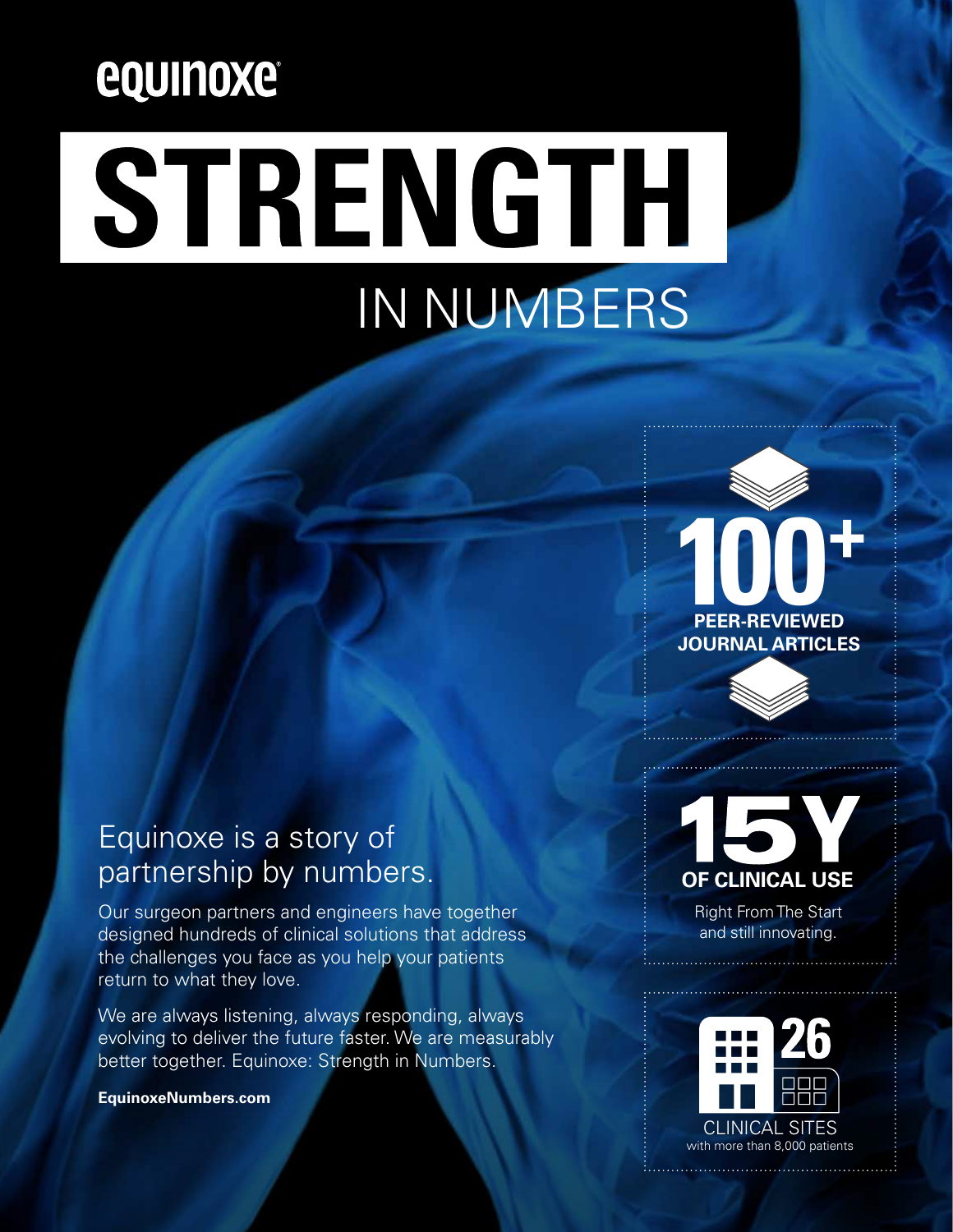### Equinoxe® Platform Shoulder System:

From straightforward to challenging procedures—and everything in between.

#### CAGE GLENOID

The novel cage glenoid is designed to improve fixation and reduce operating room time. It features a press-fit center bone cage and three cemented peripheral pegs. The center and peripheral pegs have internal threads designed for simplified removal, intended to preserve bone.

#### REVERSE SYSTEM

The groundbreaking reverse system addresses a myriad of surgical challenges, such as glenoid fixation, scapular notching and instability.<sup>1-3</sup>

#### PRIMARY SYSTEM

Our platform stem, patented replicator plate, anatomic humeral heads and various glenoid solutions replicate a patient's unique anatomy *in situ*.

STEMLESS SHOULDER

A revision-friendly bone conserving prosthesis that provides intraoperative flexibility and a simplified technique in aTSA procedures.



#### PRESERVE STEM

Our next generation platform stem is designed to preserve distal humeral bone while also achieving optimal stability and fixation.



#### RESURFACING HEAD

The resurfacing head provides modularity, anatomic sizing and low-profile instrumentation for both standard and rotator cuff sparing approaches.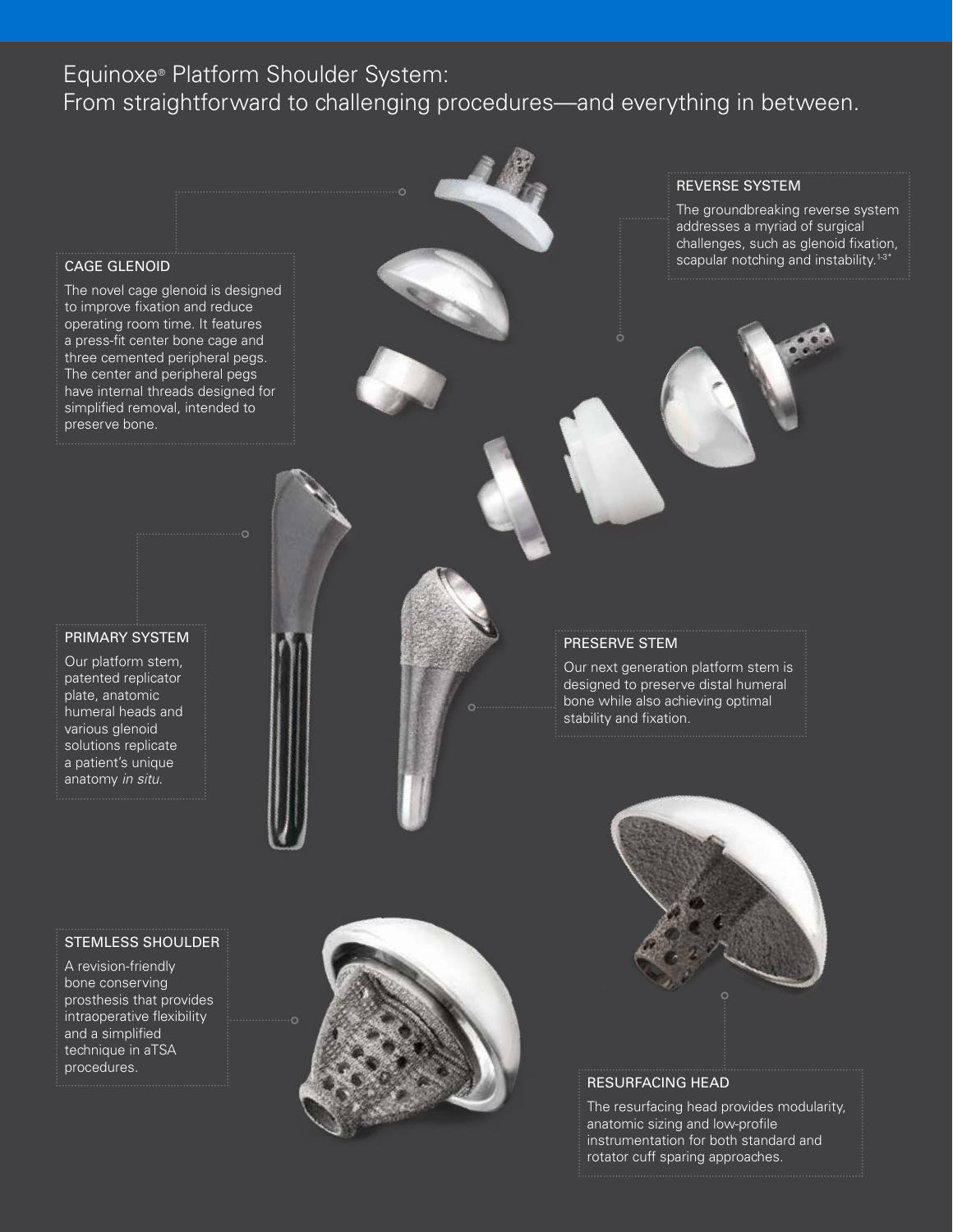#### SMALL REVERSE

Based on a proprietary CT analysis, this unique implant is designed to treat patients with small glenohumeral anatomy while incorporating the key design features from the Equinoxe Shoulder System.



#### GLENOID SOLUTIONS

First to offer a wide range of glenoid solutions designed for challenging bony defects, the Equinoxe System features the novel cage glenoid, designed to be revision friendly, improve fixation and reduce operating room time.

#### HUMERAL RECONSTRUCTION **PROSTHESIS**

The first-to-market biomechanically designed humeral reconstruction system provides a unique and stable solution for complex and challenging cases with humeral bone loss.

#### FRACTURE SYSTEM

The platform fracture stem features a patented anteriorlateral fin and asymmetric tuberosity beds for anatomic greater and lesser tuberosity reconstruction.